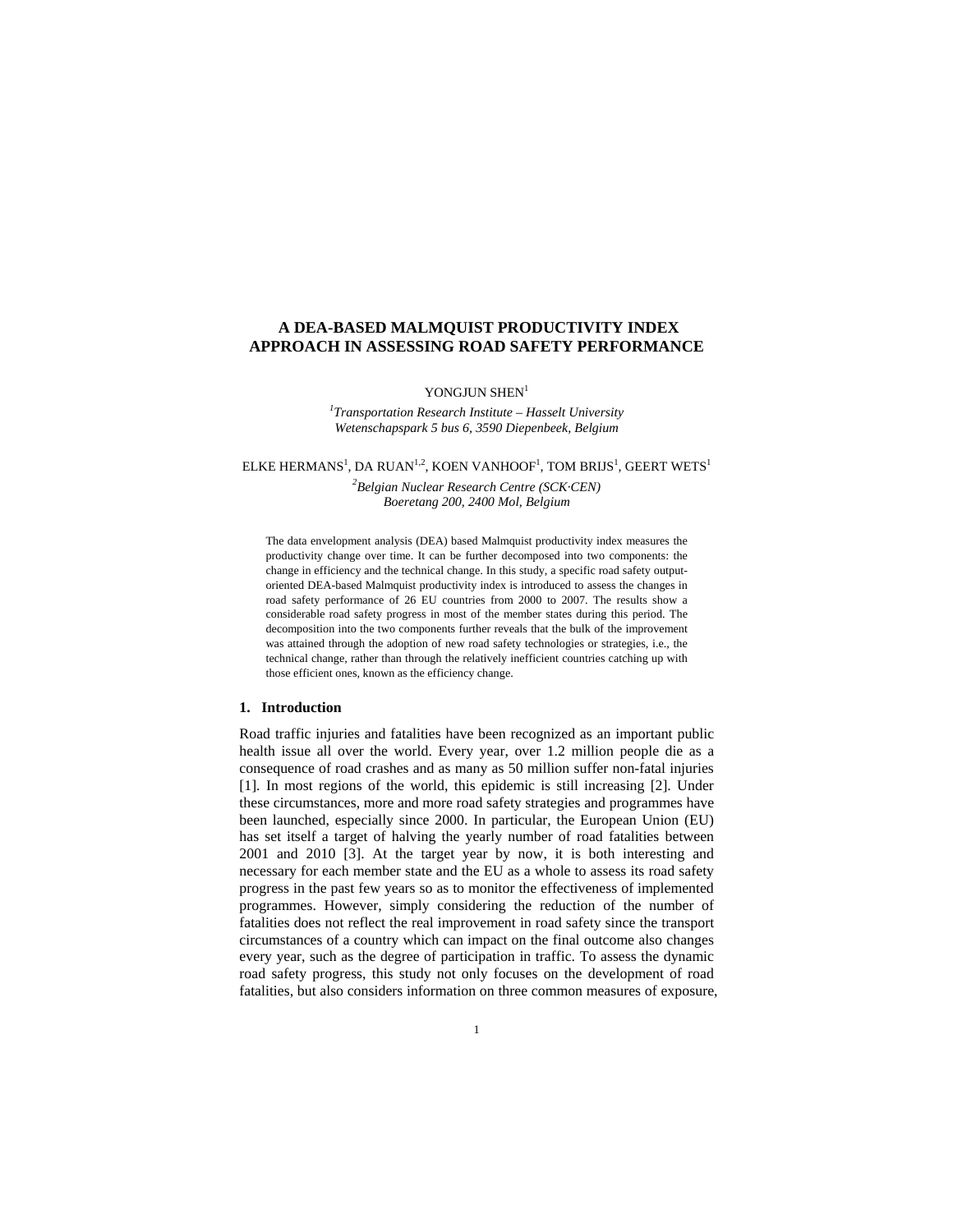i.e., the number of inhabitants, passenger cars, and passenger-kilometres travelled. Data envelopment analysis (DEA) [4] and the Malmquist productivity index [5] are employed to undertake the assessment from 26 EU countries' data over the period of 2000-2007 [6].

### **2. DEA-based Malmquist productivity index**

Data envelopment analysis [4] is a non-parametric linear programming methodology to measure the relative efficiency of a homogeneous set of decision making units (DMUs) on the basis of multiple inputs and multiple outputs. The concept of the Malmquist productivity index was originally introduced by Malmquist [5] as a quantity for analyzing the consumption of inputs. Afterwards, Färe et al. [7] constructed a Malmquist productivity index directly from input and output data using DEA. Specifically, the DEA-based Malmquist productivity index, hereafter referred to as DEA-MI, relies on firstly constructing an efficiency frontier over the whole sample realized by DEA and then computing the distance of individual observations from the frontier. In practice, this DEA-MI has proven to be a good tool for measuring the productivity change of DMUs over time, and has been successfully applied in many fields [8,9].

To describe the method, we consider a set of *n* DMUs, or the 26 EU countries in which each consuming *m* different inputs to produce *s* different outputs.  $x_{ij}^t$ ,  $y_{ij}^t$  denote the *i*th input and *r*th output respectively of the *j*th DMU at any given point in time *t*. The DEA-MI calculation requires two single-period and two mixed-period measures. The two single-period measures are obtained by solving the basic DEA model. However, as opposed to other research fields such as economics, here we want the output, i.e., the number of road fatalities to be as low as possible based on a given set of inputs. Consequently, an adjusted road safety output-oriented DEA model<sup>1</sup> is proposed as follows:

$$
D'_{o}(x'_{o}, y'_{o}) = \min \theta
$$
  
s.t. 
$$
\sum_{j=1}^{n} x'_{ij} \lambda_{j} \ge x'_{io}, \quad i = 1, \dots, m
$$

$$
\sum_{j=1}^{n} y'_{ij} \lambda_{j} \le \theta y'_{ro}, \quad r = 1, \dots, s
$$

$$
\lambda_{j} \ge 0, \quad j = 1, \dots, n
$$

$$
(1)
$$

This linear program is computed separately for each DMU, and the subscript,  $o$ , refers to the DMU whose efficiency is to be evaluated.

2

l

<sup>&</sup>lt;sup>1</sup> The model can be deduced from the basic input-oriented DEA model by switching each of the inputs and outputs into the place of the other.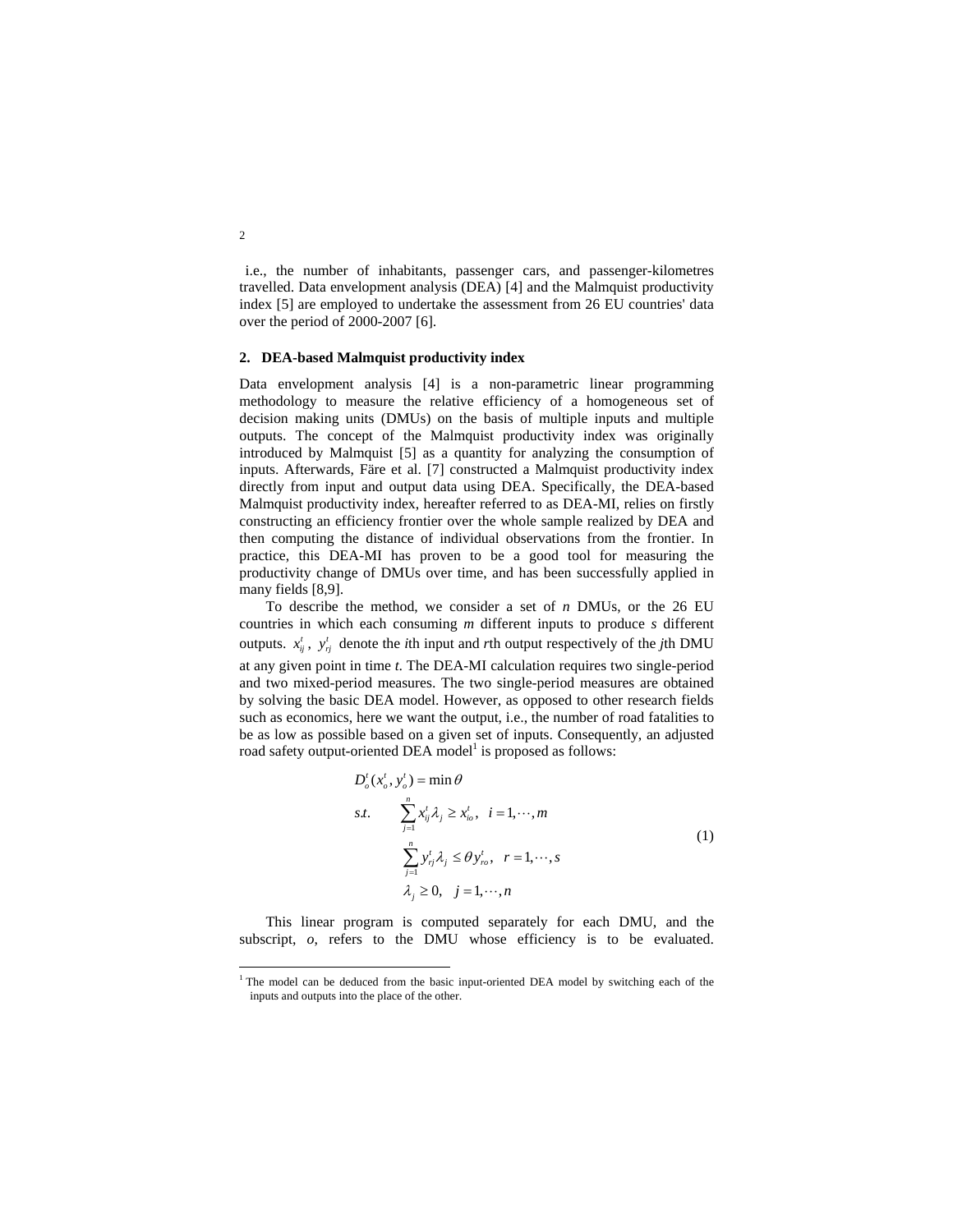$\theta$  ( 0 <  $\theta$  ≤ 1 ) is the uniform proportional reduction in the DMU<sub>o</sub>'s outputs. Its minimum amount is known as the DEA efficiency score for DMU*o*, which also equals to the distance function of DMU<sub>o</sub> in year *t*, i.e.,  $D'_{o}(x'_{o}, y'_{o})$ . As a result, if the value of  $\theta$  equals to one, then the DMU is efficient and its input-output combination lies on the efficiency frontier. In the case that  $\theta$ <1, the DMU is inefficient, and it lies inside the frontier. In a similar way, using *t*+1 instead of *t* for the above model, we obtain the efficiency score of DMU*o* in the time period *t*+1, denoted as  $D_o^{t+1}(x_o^{t+1}, y_o^{t+1})$ .

For the mixed-period measures, the first one is defined as  $D_o^t(x_o^{t+1}, y_o^{t+1})$  for DMU<sub>o</sub>, which is computed as the optimal value resulting from the following linear programming problem:

$$
D'_{o}(x_{o}^{t+1}, y_{o}^{t+1}) = \min \theta
$$
  
s.t. 
$$
\sum_{j=1}^{n} x_{ij}^{t} \lambda_{j} \ge x_{io}^{t+1}, \quad i = 1, \dots, m
$$

$$
\sum_{j=1}^{n} y_{ij}^{t} \lambda_{j} \le \theta y_{ro}^{t+1}, \quad r = 1, \dots, s
$$

$$
\lambda_{j} \ge 0, \quad j = 1, \dots, n
$$

$$
(2)
$$

This model compares  $(x_i^{t+1}, y_i^{t+1})$  to the frontier at time *t*. Similarly, we can obtain the other mixed-period measure  $D_o^{t+1}(x_o^t, y_o^t)$ , which compares  $(x_o^t, y_o^t)$  to the frontier at time *t*+1.

The (output-oriented) DEA-MI, which measures the productivity change of a particular DMU*o* at time *t*+1 and *t*, can be expressed as [7]:

$$
MI_o = \left[ \frac{D_o^t(x_o^{t+1}, y_o^{t+1})}{D_o^t(x_o^t, y_o^t)} \frac{D_o^{t+1}(x_o^{t+1}, y_o^{t+1})}{D_o^{t+1}(x_o^t, y_o^t)} \right]^{1/2}
$$
 (3)

*MI<sub>o</sub>*>1 indicates progress in the total factor productivity of the DMU<sub>o</sub> from the period *t* to  $t+1$ , while  $MI_o=1$  and  $MI_o<1$  means respectively the status quo and decay in productivity.

Moreover, in contrast to conventional production functions or other index approaches, the DEA-MI can be further decomposed into two components, one measuring the change in efficiency and the other measuring the change in the frontier technology. Mathematically, these two components can be measured by the following modification of *MI* in (3) [7]:

$$
MI_o = \frac{D_o^{t+1}(x_o^{t+1}, y_o^{t+1})}{D_o^t(x_o^t, y_o^t)} \left[ \frac{D_o^t(x_o^{t+1}, y_o^{t+1})}{D_o^{t+1}(x_o^{t+1}, y_o^{t+1})} \frac{D_o^t(x_o^t, y_o^t)}{D_o^{t+1}(x_o^t, y_o^t)} \right]^{1/2}
$$
(4)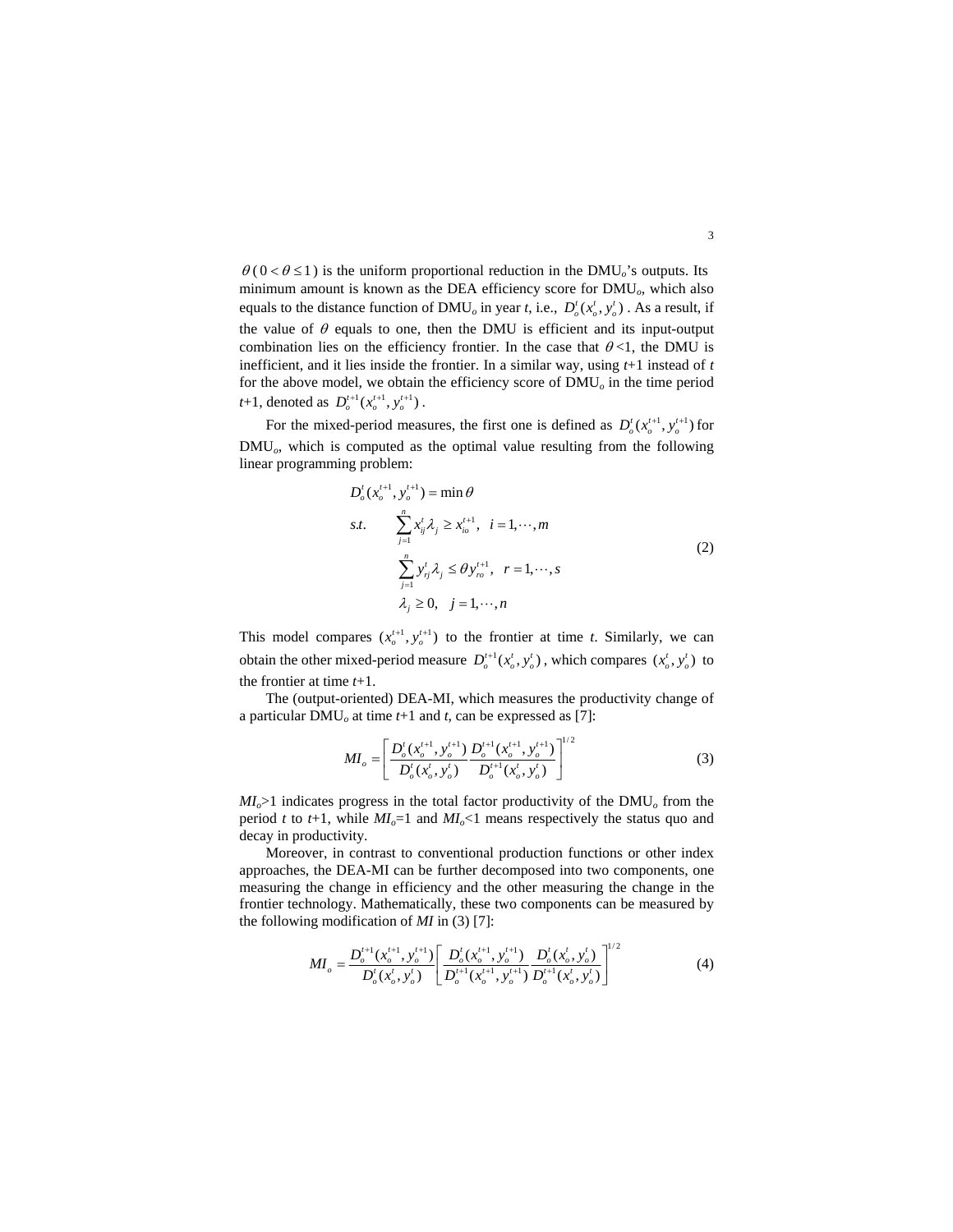The first term, i.e.,  $EFFCH = D_0^{t+1}(x_0^{t+1}, y_0^{t+1})/D_0^{t}(x_0^{t}, y_0^{t})$  indicates the magnitude of the efficiency change from the period  $t$  to  $t+1$ , which also reflects the capability of a country in catching up with those efficient ones. The second

one, i.e., 
$$
TECHCH = \left[ \frac{D_o^t(x_o^{t+1}, y_o^{t+1})}{D_o^{t+1}(x_o^{t+1}, y_o^{t+1})} \frac{D_o^t(x_o^t, y_o^t)}{D_o^{t+1}(x_o^t, y_o^t)} \right]^{1/2}
$$
 measures the shift in the

technology frontier between two time periods. From the output-oriented view of road safety performance assessed in this study, an improvement in efficiency occurs when there are decreases in the quantities of output (fatalities) based on a given set of inputs. In contrast to a change in efficiency, technical change occurs through the adoption of new road safety technologies or strategies that reduce the minimum quantities of output given a certain level of inputs. For these two components, values greater than one indicate an improvement in that aspect, while values less than one imply deterioration. In the following section, the DEA-MI is applied to measure the combined effect of efficiency enhancements and technical change in terms of road safety progress in Europe from 2000 onwards meanwhile capturing the separate impact of each effect.

#### **3. Applications**

l

Currently, the road safety situation of a country is mostly evaluated in terms of risk, which is defined as the ratio of road safety outcomes and some measure of exposure [10]. In this study, the data about the three common measures of exposure to risk, i.e., the number of inhabitants, passenger cars and passengerkilometres travelled, as well as the number of road fatalities are collected from 2000 to 2007 for the 26 EU countries (the EU-27 except Malta)<sup>2</sup>, which are Austria (AT), Belgium (BE), Bulgaria (BG), Cyprus (CY), Czech Republic (CZ), Denmark (DK), Estonia (EE), Finland (FI), France (FR), Germany (DE), Greece (EL), Hungary (HU), Ireland (IE), Italy (IT), Latvia (LV), Lithuania (LT), Luxembourg (LU), the Netherlands (NL), Romania (RO), Poland (PL), Portugal (PT), Slovakia (SK), Slovenia (SI), Spain (ES), Sweden (SE), and the United Kingdom (UK) [6]. The DEA-MI is then employed to measure the extent to which the countries have improved their road safety during the given period.

Figure 1 indicates the cumulative *MI* and its decomposition (i.e., *EFFCH* and *TECHCH*) from 2000 to 2007 by sequential multiplication of the improvements in each year with 2000 as the index year (equal to one). From the trend of *MI*, the 26 EU countries as a whole exhibits considerable improvement in road safety (over 30%) during this period, and it is mostly dominated by its technical component. In other words, the main source of this growth is the rapid technical change, which is partially offset through a decrease in efficiency.

4

 $2^2$  The initial examination revealed the very distinct nature of the data for Malta and consequently, it was decided to eliminate this outlier and consider only 26 EU countries.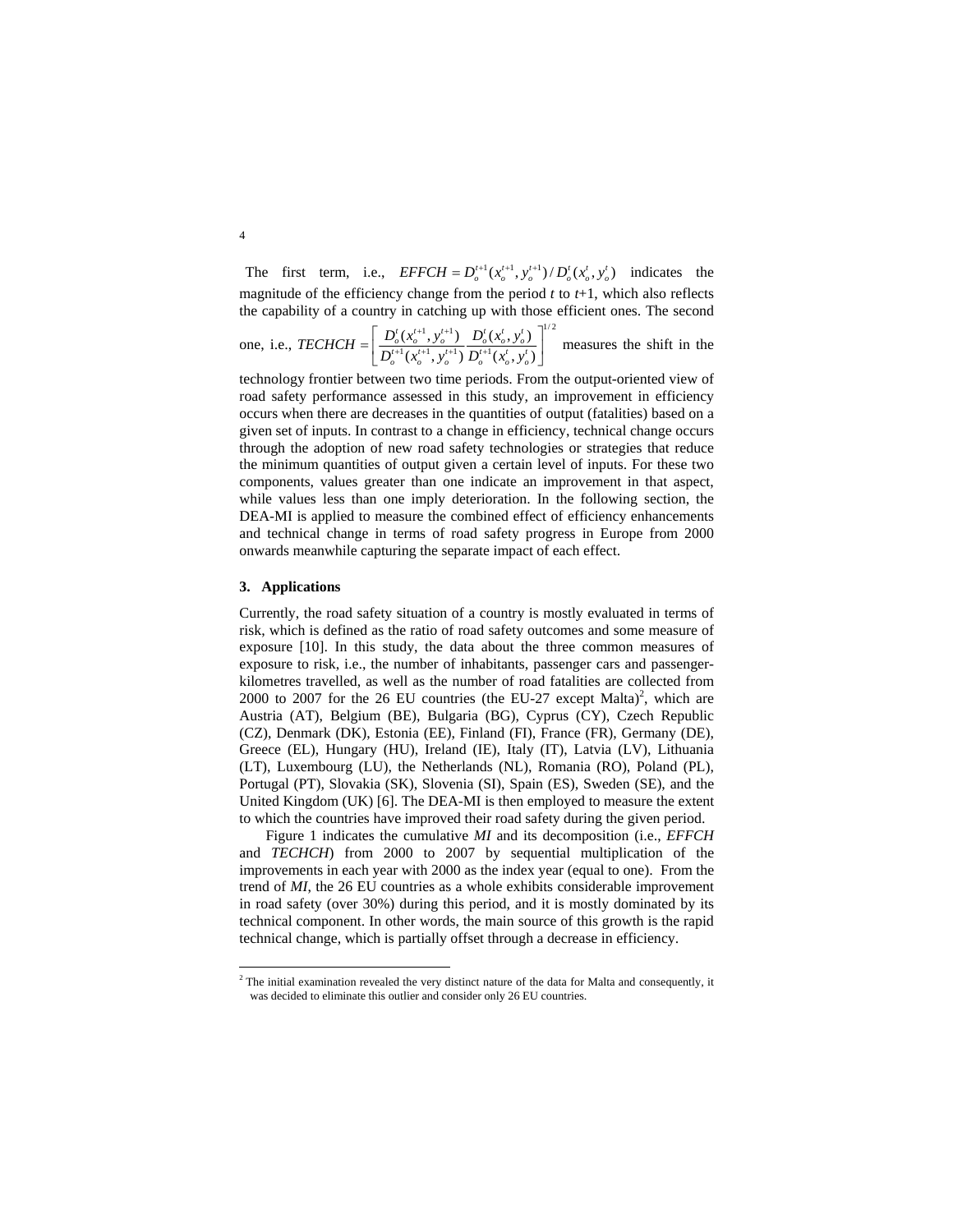

Fig. 1. The evolution in *MI*, *EFFCH* and *TECHCH* during 2000-2007



Fig. 2. Overall road safety progress in the 26 EU countries from 2000 to 2007

Moreover, Figure 2 illustrates the overall road safety progress of each of the 26 EU countries during the past eight years. Except for Romania, Bulgaria, Hungary, and Lithuania, which have an overall *MI* value less than one, all other EU countries improved their road safety performance during the time period. Among others, Luxembourg and Portugal are the two best performers, which have already doubled their road safety performance compared with that in 2000. It means they have dynamically realized the EU target of halving the yearly number of road fatalities by taking the exposure into account. In addition, Spain and France are the two other countries that are also performing quite well and will possibly catch up with those two best performers within the timescale at the